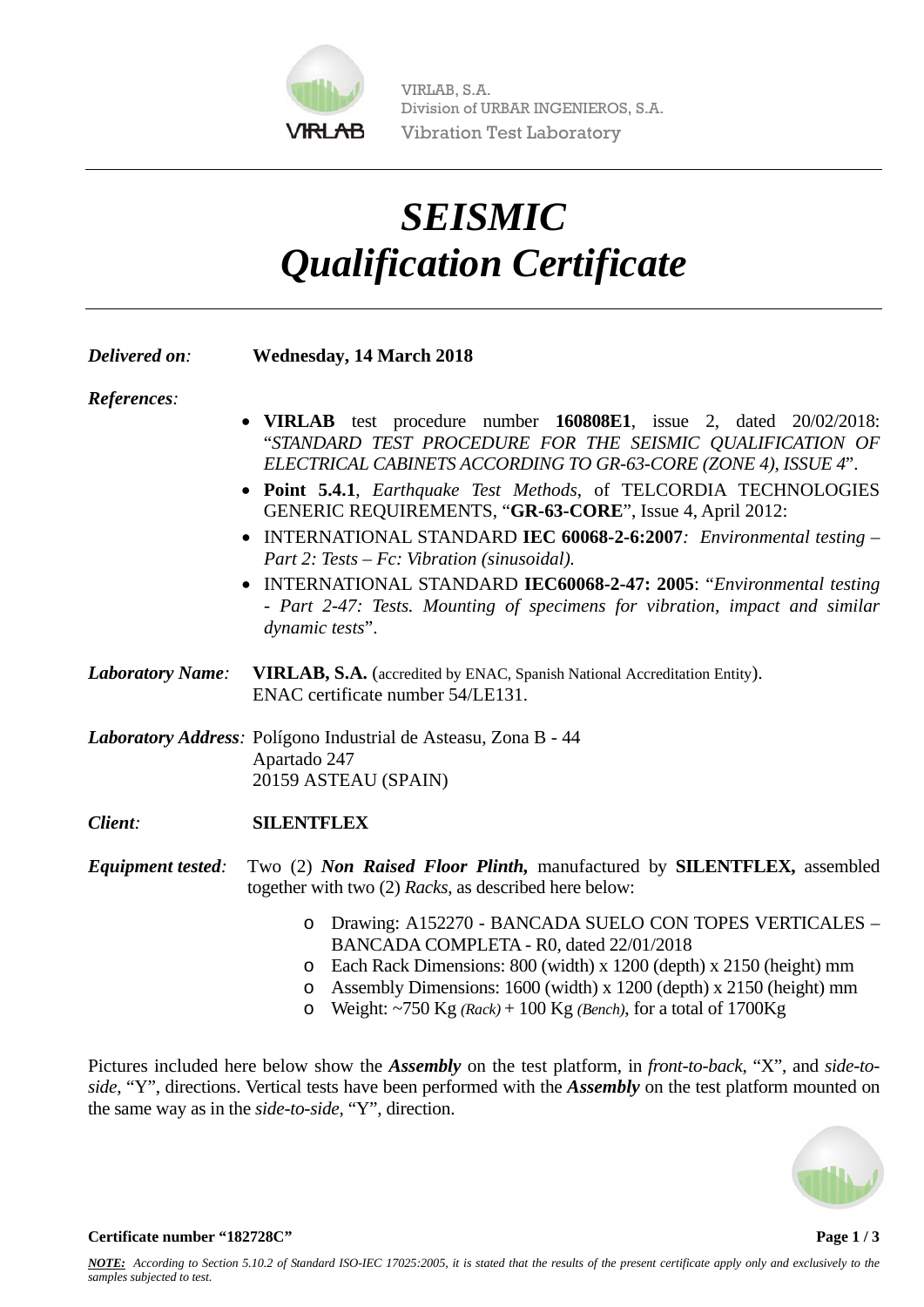

VIRLAB, S.A. Division of URBAR INGENIEROS, S.A. Vibration Test Laboratory



**VIRLAB, S.A.**, certifies that the *Non Raised Floor Plinths* with the *Racks* described here above has been tested in its laboratory of ASTEASU (Spain) the 13<sup>nd</sup> March 2018, as describe in test procedure number **160808E1,** Issue 2, of VIRLAB, elaborated according to **Point 5.4.1**, *Earthquake Test Methods*, of TELCORDIA TECHNOLOGIES GENERIC REQUIREMENTS, "**GR-63-CORE**", Issue 4.

The *Assembly* has been submitted to the tests described here below:

- $\triangleright$  Resonance search tests, between 1-50-1 Hz, with an acceleration level of 0.2 g, independently performed in each one of the three main directions of the *Assembly*, *vertical (Z). front-to-back (X)*, and *side-to-side* (Y).
- $\triangleright$  Seismic tests, consisting of one (1) test, 30 seconds duration, independently applied in vertical "Z", and in horizontal, "X" (*front-to-back*) and "Y" (*side-to-side*) directions. The applicable Required Response Spectra, **RRS (***2% damping*), considers a Zero Period Acceleration of 1,6 g, as included here below: